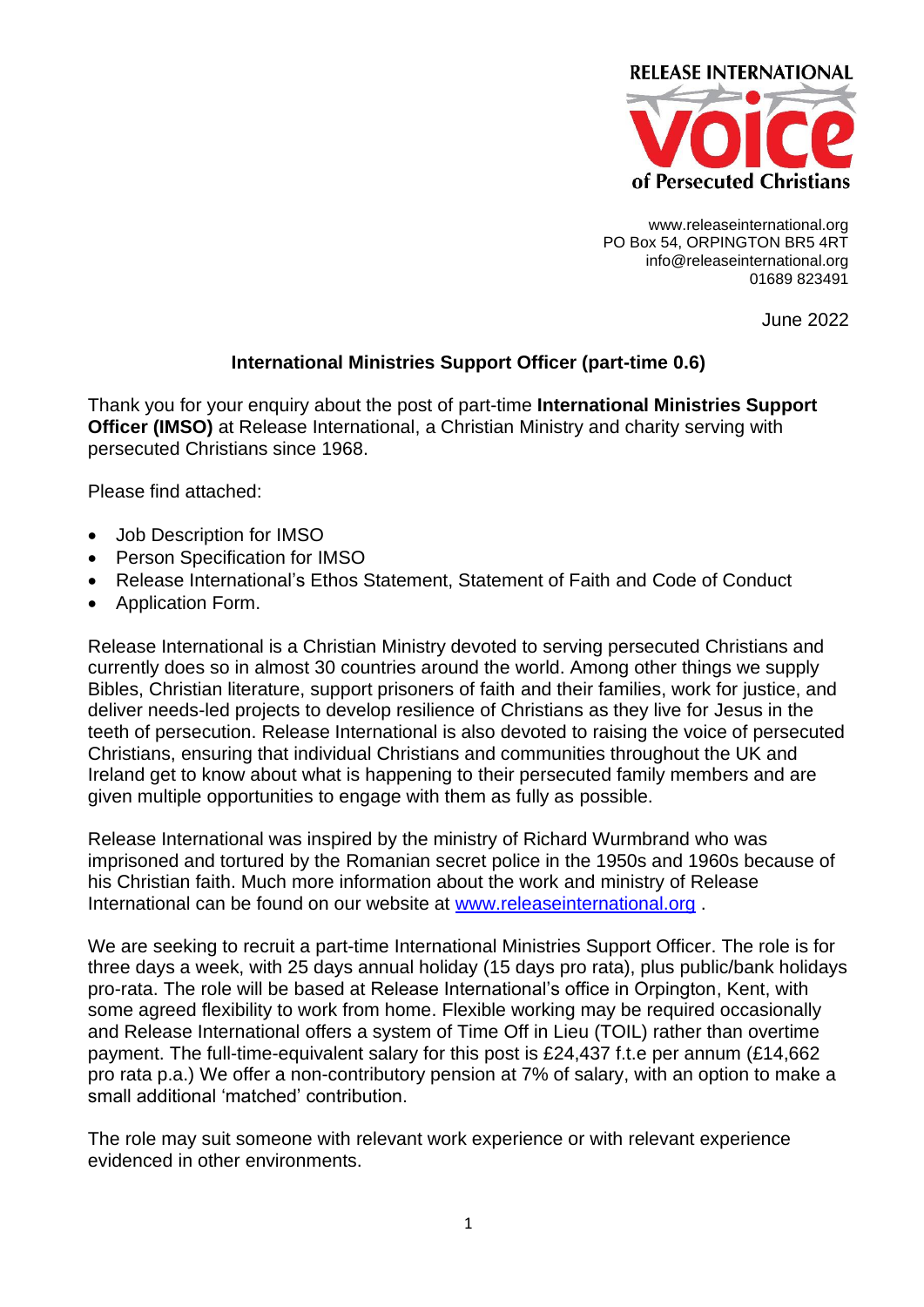Please apply using the attached application form. Completed applications forms are to be returned by email to Lynnette Feist at [recruitment@releaseinternational.org.](mailto:recruitment@releaseinternational.org)

Or by post to:

Lynnette Feist Director of Personnel and Internal Operations Release International PO Box 54 **Orpington** BR5 4RT

The closing date for this position is 9.00am on **Monday 11th July 2022**. After shortlisting, interviews will be held in Orpington on Monday  $18<sup>th</sup>$  July and / or Tuesday  $19<sup>th</sup>$  July 2022.

Subject to all necessary and satisfactory references and checks having been met, the start date will be as soon as possible, but this will be confirmed with the successful applicant.

All applicants will be advised as to whether they have been shortlisted for interview and all applications will be retained for six months from the closing date of the application.

All personal data/special categories of personal date are processed in accordance with the Data Protection Act 2018 and the UK General Data Protection Regulation (GDPR) 2021. Please see Release International's Privacy Statement at

<https://releaseinternational.org/faith-and-policy-statements/> . We rely on the lawful basis of consent, contract and legal obligation to process the information you provide as part of your application.

Pre-employment checks for this post will include references, evidence of the right to work in the UK and check of any qualifications as appropriate.

If you require any further information please contact the Director of Personnel and Internal Operations, Lynnette Feist, at [lfeist@releaseinternational.org](mailto:lfeist@releaseinternational.org) or 01689 823491.

**Thank you for your interest in this role, we look forward to receiving your application.**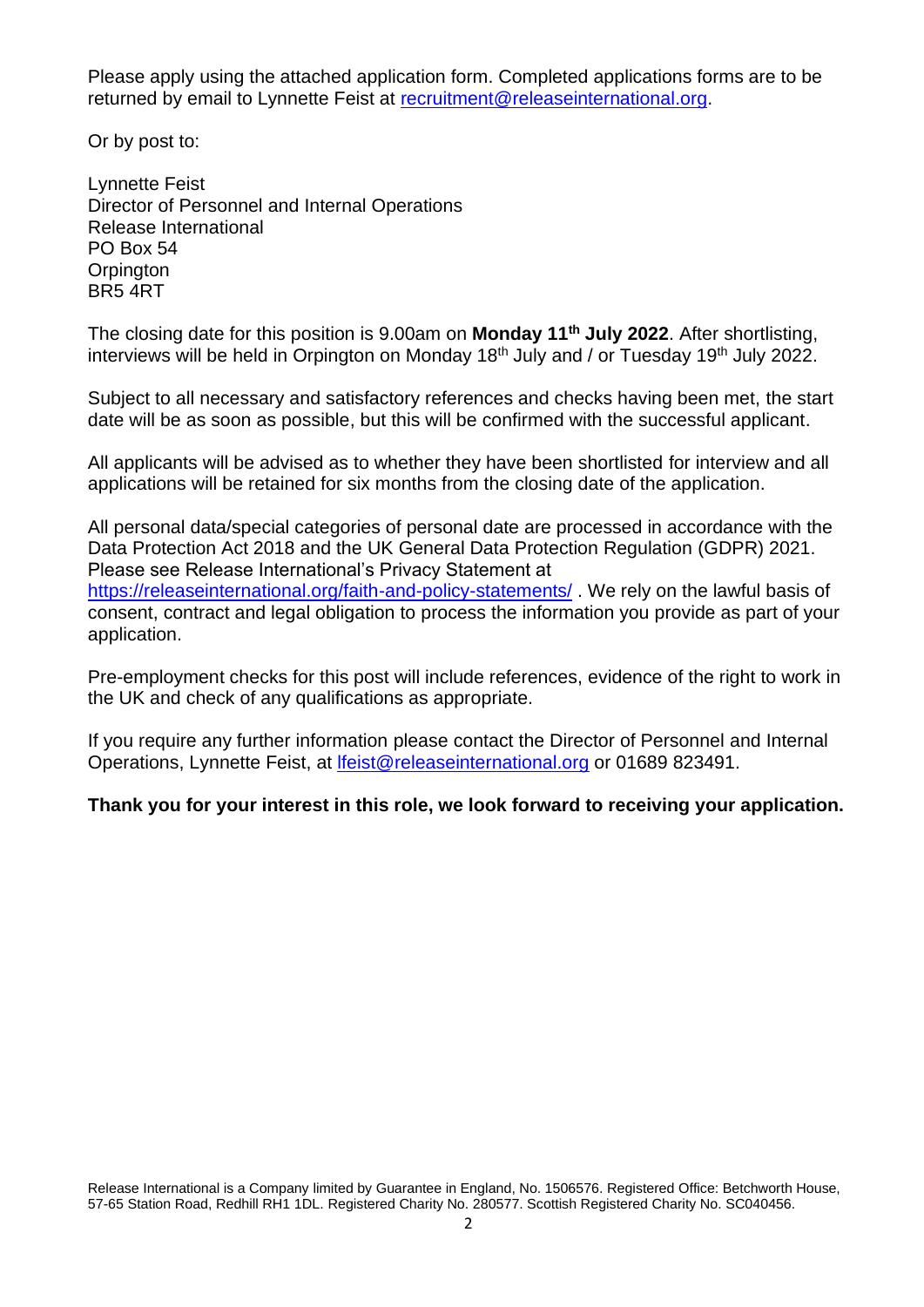# **JOB TITLE: International Ministries Support Officer (part-time 0.6)**

**DEPARTMENT:** International Ministries

**LOCATION:** Office-based with some agreed flexibility to work from home

**DATE:** June 2022

### **JOB PROFILE:**

The International Ministries Support Officer (IMSO) provides key administrative support to the International Ministries team, including supporting with different aspects of the international projects process and liaising with International partners to compile weekly prayer points.

The IMSO will be motivated by their Christian faith, having a compassionate heart for our persecuted family in Christ and a passion to serve them. They will assist with the planning and co-ordination of overseas visits, following agreed procedures.

## **SUPPORTING PURPOSES:**

- Support the Head of International Partnerships (HoIP) with the running of the International Project Management System (IPMS) and assist with the planning and preparation of overseas visits.
- Support the work of the International Ministries Team, including compiling weekly Prayers for Partners and administration for meetings.

## **ORGANISATION CHART:**

Reflecting our desire to practise servant-leadership, Release International organisation charts are inverted, i.e. the role at the 'bottom' serves and equips the role(s) above it:

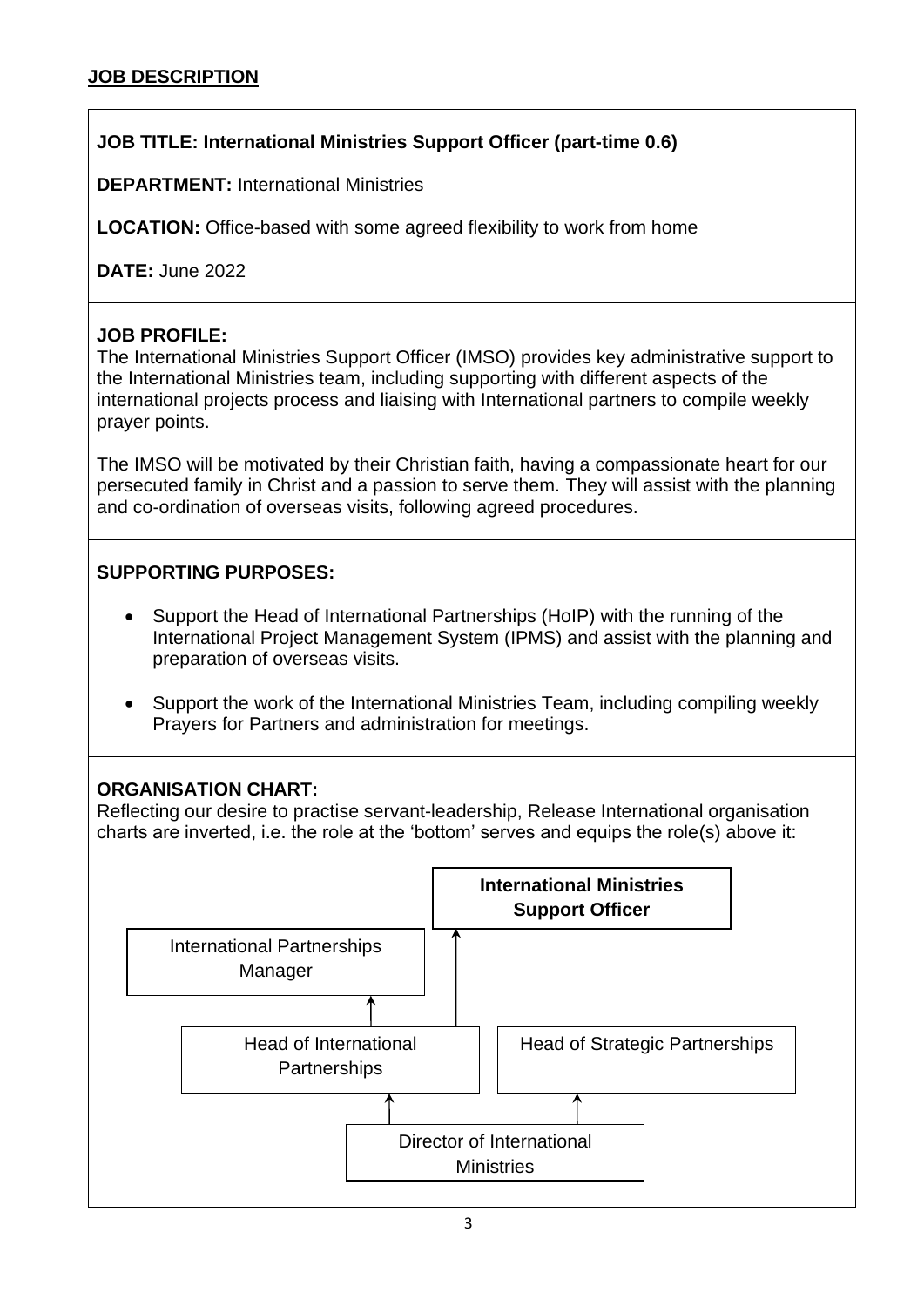| <b>RESPONSIBILITIES:</b>                                                                                                                                    | <b>Indicative of average</b><br>approx proportion of<br>time spent on each (%) |
|-------------------------------------------------------------------------------------------------------------------------------------------------------------|--------------------------------------------------------------------------------|
| <b>DEVOTIONS</b><br>To participate in our daily devotions and any special<br>devotions or prayer meetings held from time to time.                           | See 'General' below.                                                           |
| To lead staff devotions and prayer meetings as required.                                                                                                    |                                                                                |
| <b>ROLE SPECIFIC</b>                                                                                                                                        |                                                                                |
| <b>International Project Support</b><br>Support and assist the HoIP with the running of the<br>$\bullet$<br>International Project Management System (IMPS). | 70%                                                                            |
| Keep the projects database and filing system up-to-date.                                                                                                    |                                                                                |
| Compile project reports as required.                                                                                                                        |                                                                                |
| Keep the Payment Tracking Matrix up-to-date.                                                                                                                |                                                                                |
| Assist with the planning and coordination of overseas<br>trips, in line with Standard Operating Procedures,<br>including arrangements for travel insurance. |                                                                                |
| To work in gospel partnership with colleagues and<br>overseas partners (Phil 1:27).                                                                         |                                                                                |
| <b>International Ministries Team Support</b><br>Liaise with Partners to compile weekly 'Prayers for<br>$\bullet$<br>Partners, for approval by the HoIP.     | 20%                                                                            |
| Take and distribute notes of International Ministries Team<br>Meetings and undertake other administration for<br>meetings as required.                      |                                                                                |
| Assist the HoIP with other duties for the International<br>Ministries Team as required.                                                                     |                                                                                |
| <b>GENERAL</b>                                                                                                                                              |                                                                                |
| To undertake continuing professional development.                                                                                                           | 10% (including<br>devotions above)                                             |
| To undertake other duties as may be reasonably<br>required.                                                                                                 |                                                                                |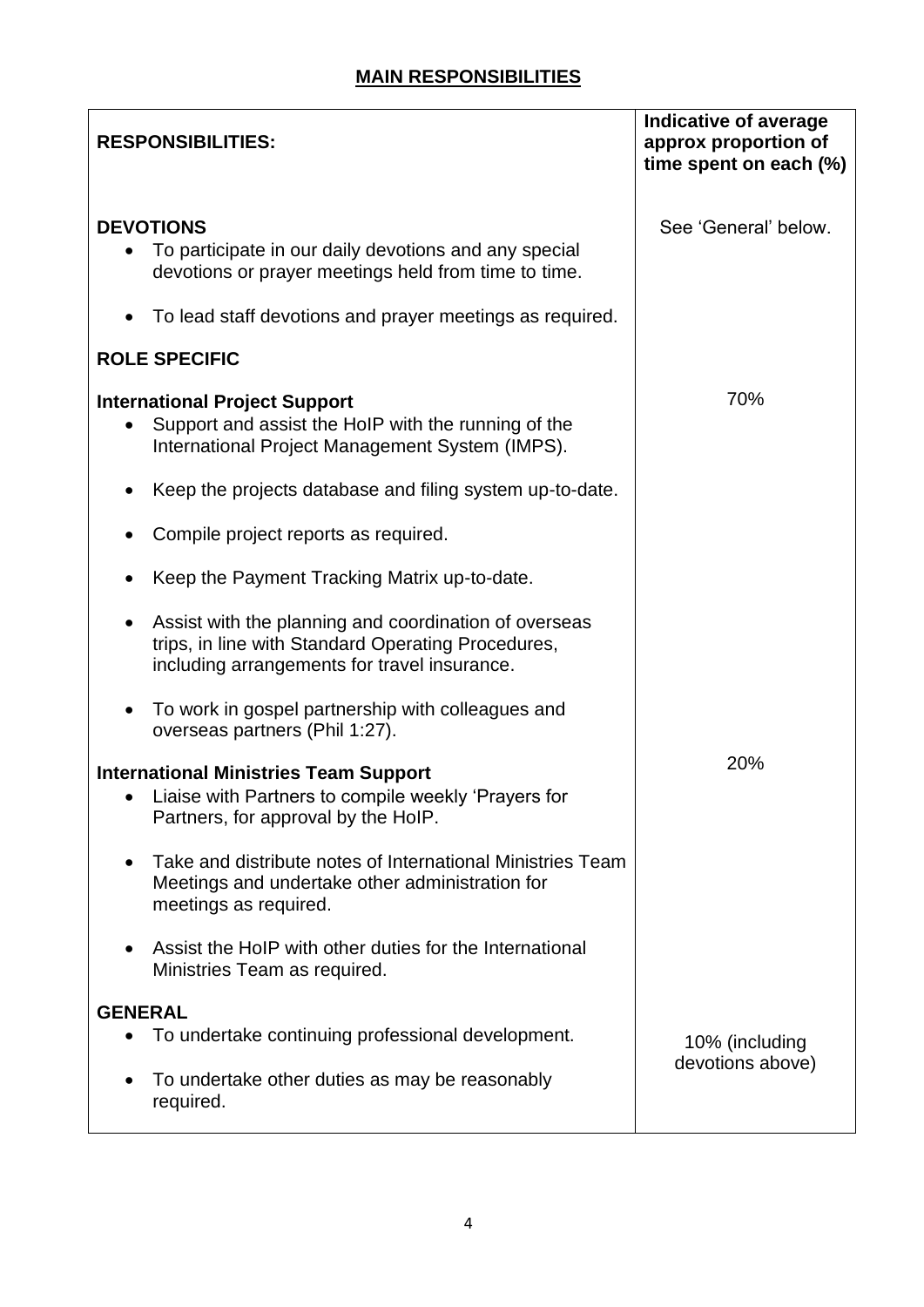## **OTHER INFORMATION:**

An occupational requirement to be a Christian applies to this role.

The postholder will need to fully support Release International's Calling, Mission and Values, as set out in Release International's Ethos Statement.

Our **Calling** states:

Through the ministry of Pastor Richard Wurmbrand and Hebrews 13:3 we have been called by God to love and serve persecuted Christians.

The following five Strategic Purposes (SP) form our **Mission** statement, which shows how we love and serve persecuted Christians, by:

- Raising their VOICE.
- Giving them the 'TOOLS' they need to live for Jesus Christ.
- Calling UK Christians into FELLOWSHIP with them.
- Learning lessons of Christian DISCIPLESHIP with them.
- Maintaining Christian STEWARDSHIP to honour them.

Release International operates a system of Time Off in Lieu (TOIL) rather than overtime payments.

There is an occupational requirement under schedule 9 of the Equality Act 2010 for this post to be held by a Christian in full agreement with Release International's Statement of Faith, who agrees to uphold Release International's Ethos Statement and Code of Conduct.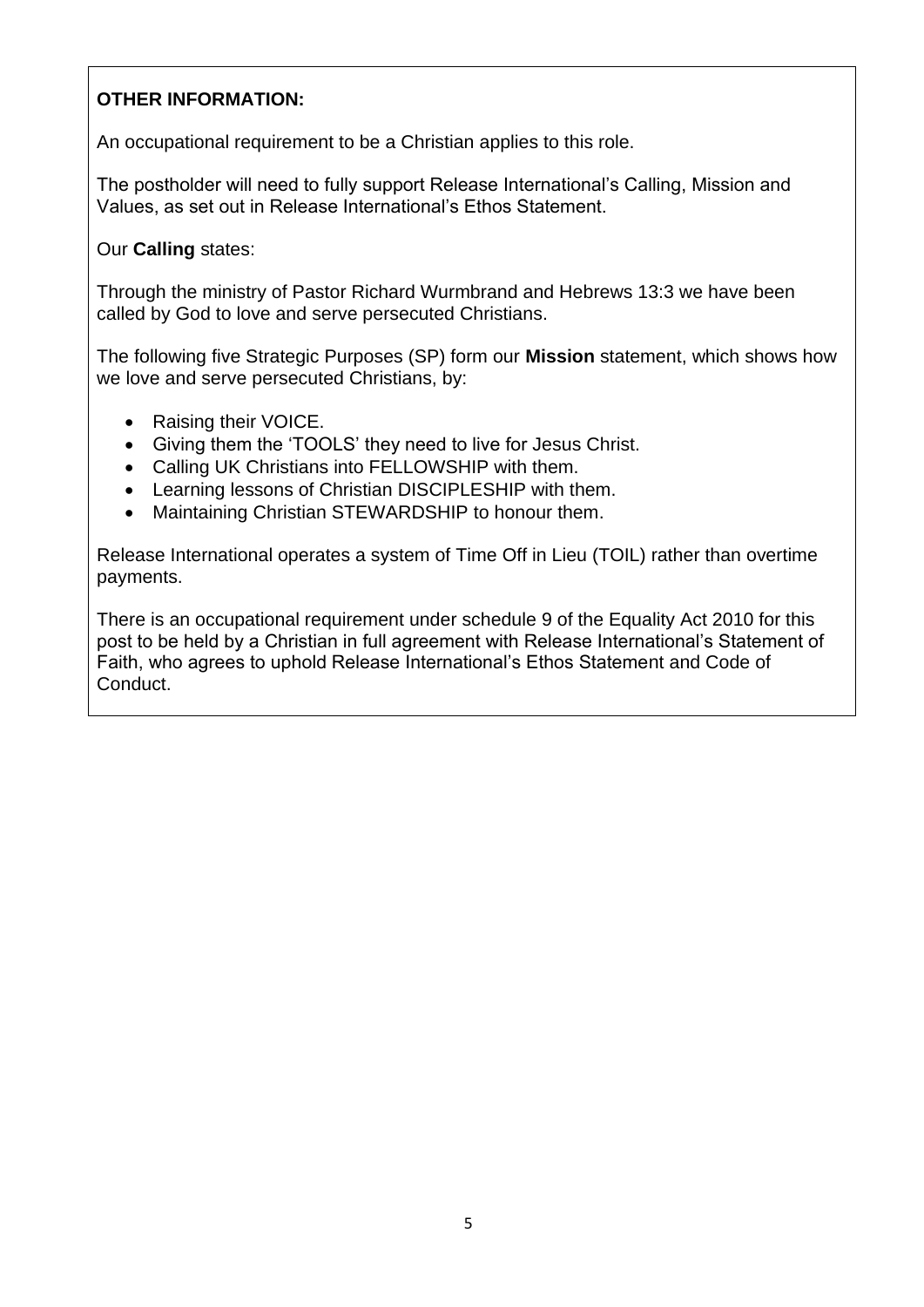# **JOB TITLE: International Ministries Support Officer (part-time 0.6)**

**DEPARTMENT:** International Ministries

**DATE:** June 2022

**PREPARED BY:** Christopher Badley

*Essential Work Experience:* Persons may apply for this role if equivalence through experience can be proven, with evidence, during the application phase.

|                                                                                            | <b>Essential</b>                                                                                                                                                              | <b>Desirable</b>                                                                                                   |
|--------------------------------------------------------------------------------------------|-------------------------------------------------------------------------------------------------------------------------------------------------------------------------------|--------------------------------------------------------------------------------------------------------------------|
| <b>Work Experience:</b><br>Experience could be<br>evidenced through other<br>environments. | Administrative work.                                                                                                                                                          | Experience of working with<br>people from other cultures.<br><b>Experience of working</b><br>within small teams or |
|                                                                                            |                                                                                                                                                                               | charities.                                                                                                         |
| <b>Education/Qualifications:</b>                                                           | <b>English and Mathematics</b><br>GCSE grade C or above (or<br>equivalent).                                                                                                   |                                                                                                                    |
| <b>Technical Knowledge and</b><br><b>Skills:</b>                                           | Strong working knowledge<br>of MS Office products<br>including Excel, Outlook,<br><b>Teams and Word, Familiar</b><br>with Access or similar<br>relational database.           |                                                                                                                    |
| <b>Behavioural Criteria:</b>                                                               | Motivated by your Christian<br>faith and to have a<br>compassionate heart for<br>your persecuted family and<br>a desire to serve them.<br>Excellent administrative<br>skills. | An aptitude for learning new<br>skills.                                                                            |
|                                                                                            | Good organisational skills,<br>including time management<br>and ability to prioritise<br>tasks.                                                                               |                                                                                                                    |
|                                                                                            | Ability to produce well-<br>presented work, with<br>accurate attention to detail.                                                                                             |                                                                                                                    |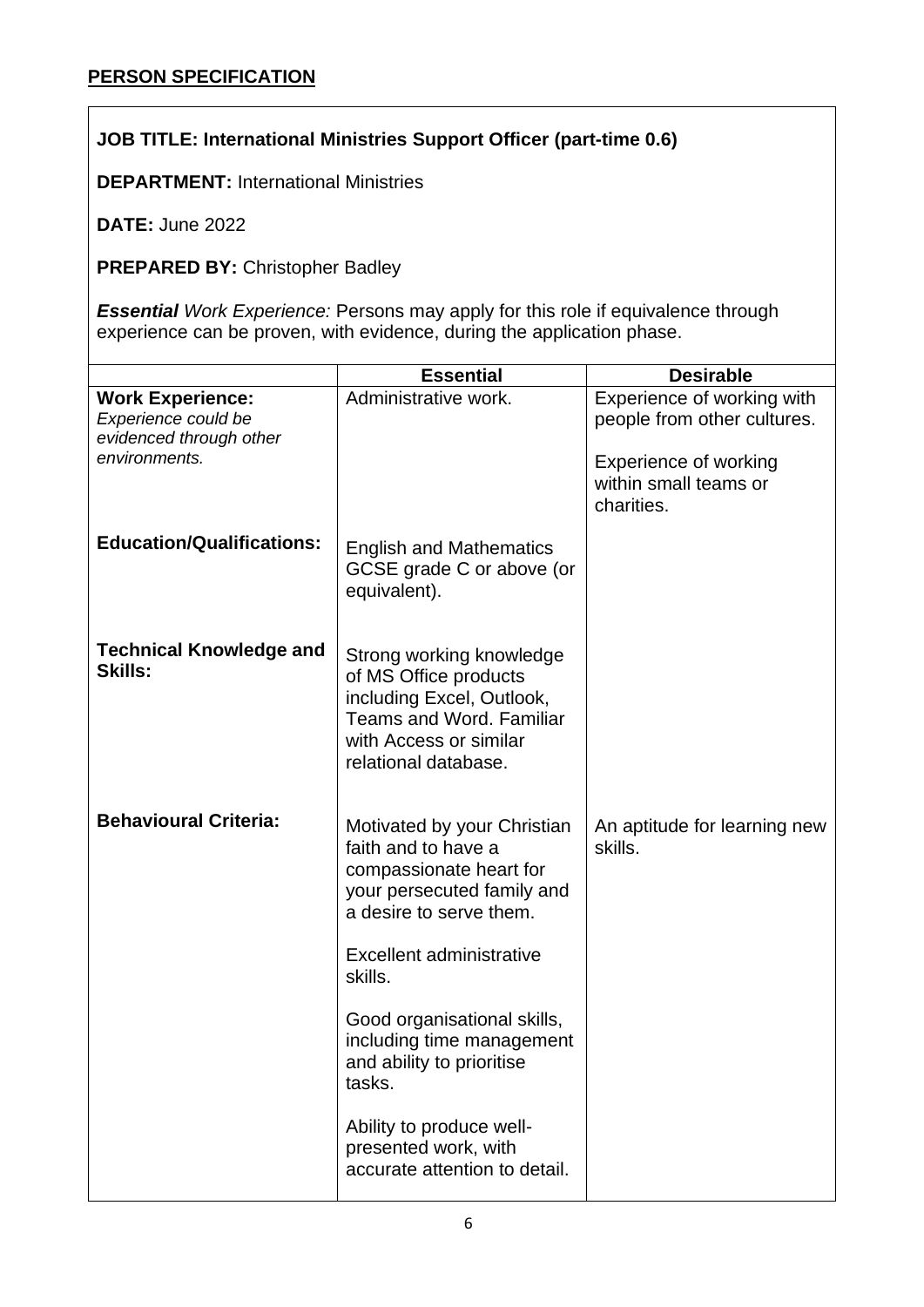| Ability to<br>correspond/communicate<br>(by phone, email or letter)<br>efficiently, in a personable<br>style and from a Christian<br>perspective. |  |
|---------------------------------------------------------------------------------------------------------------------------------------------------|--|
| Ability to work as part of a<br>team, and to take direction.                                                                                      |  |

## **OTHER INFORMATION:**

There is an occupational requirement under schedule 9 of the Equality Act 2010 for this post to be held by a Christian. This will, in part, be considered demonstrable by the following additional specifications:

- consistent with believing the Bible to be authoritative and true, you will be seeking to develop sound biblical knowledge; applying that knowledge in your daily life and promoting that application in the lives of those around you;
- upholding the Bible's ethical and wider teaching, with particular regard to those matters mentioned in our Ethos Statement;
- having a sound prayer life and consistently reading the Bible;
- regularly attending a church, or Christian fellowship, whose teaching and practice is in agreement with our biblical basis (Hebrews 10:25) and Statement of Faith;
- being in full agreement with Release International's Statement of Faith, Ethos Statement and Code of Conduct.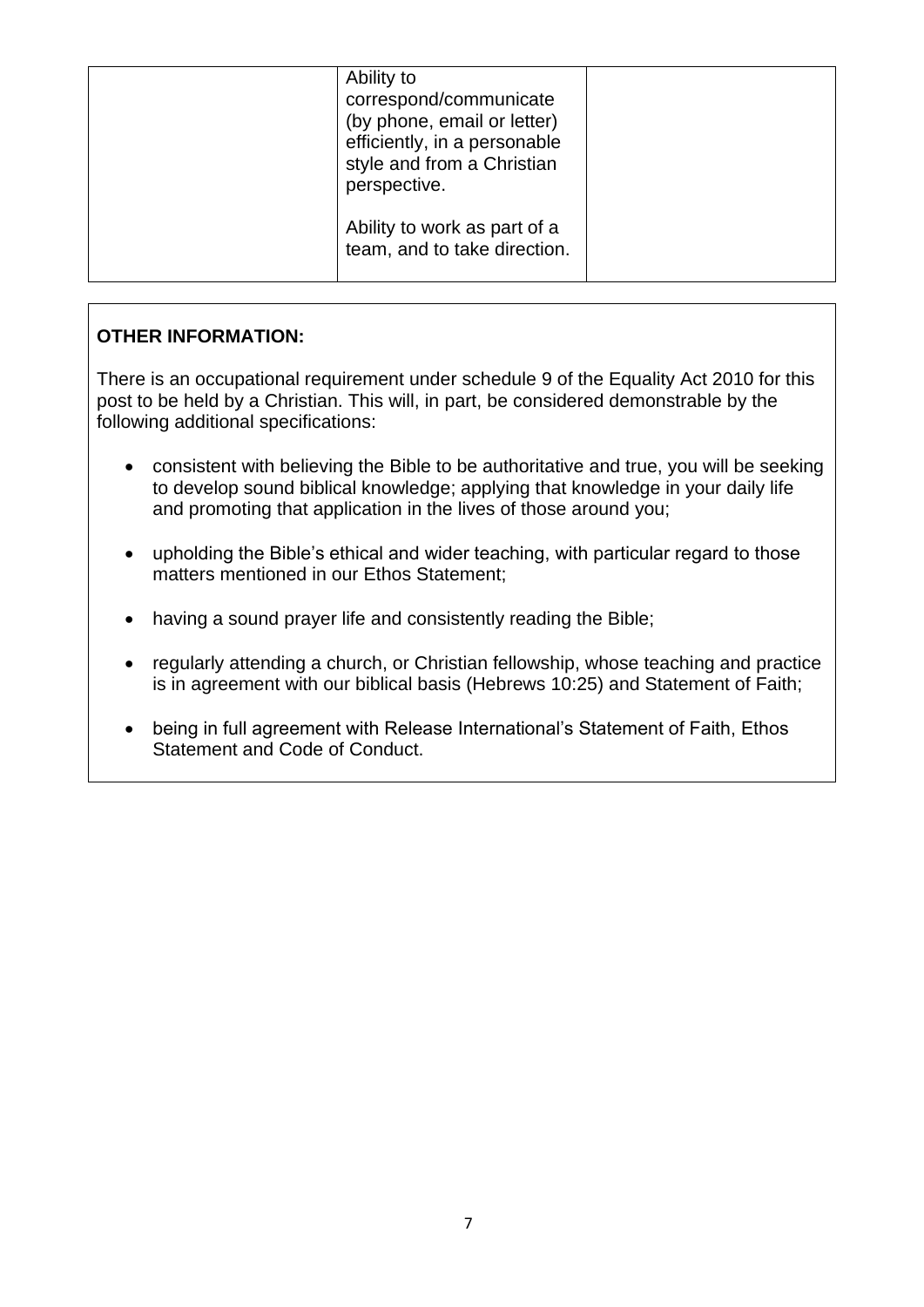### **ETHOS STATEMENT**

Release International is a Christian Ministry which, within the environment of UK law and governance, is a Company Limited by Guarantee. It is also registered as a charity and governed by a Board of Trustees. The Charity's objects and powers of governance are documented in the Articles of Association.

The Charity's objects are described in the Articles of Association as follows:

- The advancement of the Christian faith;
- The relief of poverty amongst peoples worldwide who are suffering persecution or marginalisation for their Christian beliefs;
- The furtherance of the charitable work of the charity by the advancement of such other charitable purposes as the Trustees shall from time to time decide.

### Our **Calling** states:

Through the ministry of Pastor Richard Wurmbrand and Hebrews 13:3 we have been called by God to love and serve persecuted Christians.

The following five Strategic Purposes (SP) form our **Mission** statement, which shows how we love and serve persecuted Christians, by:

- Raising their VOICE.
- Giving them the 'TOOLS' they need to live for Jesus Christ.
- Calling UK Christians into FELLOWSHIP with them.
- Learning lessons of Christian DISCIPLESHIP with them.
- Maintaining Christian STEWARDSHIP to honour them.

Consistent with being a Christian Ministry, the 'three Ps' of our **Taxonomy** of persecution define how we give 'TOOLS' to Christians being persecuted in four clear ways (often experienced concurrently):

Around the world we **p**rayerfully, **p**astorally and **p**ractically help:

- Families of Christian martyrs
- Prisoners of faith and their families
- Christians suffering oppression and violence
- Christians forced to flee.

The motivation for the Ministry is rooted in faith in Christ and as a Christian Ministry therefore, Christian faith is of central importance to the objects, the work and the ethos of Release International and this is expressed in the [Statement of Faith,](file://///ri-vm-file/shared/Release%20Policies%20and%20Procedures%20-%20LF/RI%20Statement%20of%20Faith) part of the Articles of Association, to which all Trustees, all Staff<sup>1</sup> and all Volunteers must subscribe.<sup>2</sup>

For the purpose of the Equality Act 2010, staff employed by Release International work to fulfil its Calling and Mission and the Charity's objects and are committed to model the practical implications of our biblical beliefs at every level. In that sense every employee and Volunteer is an ambassador for Release International and for Jesus Christ and there is therefore an occupational requirement for employees of Release International, its Trustees,

<sup>&</sup>lt;sup>1</sup> Where an occupational requirement applies.

<sup>2</sup> Described as the Basis of Faith in the Volunteer Application Pack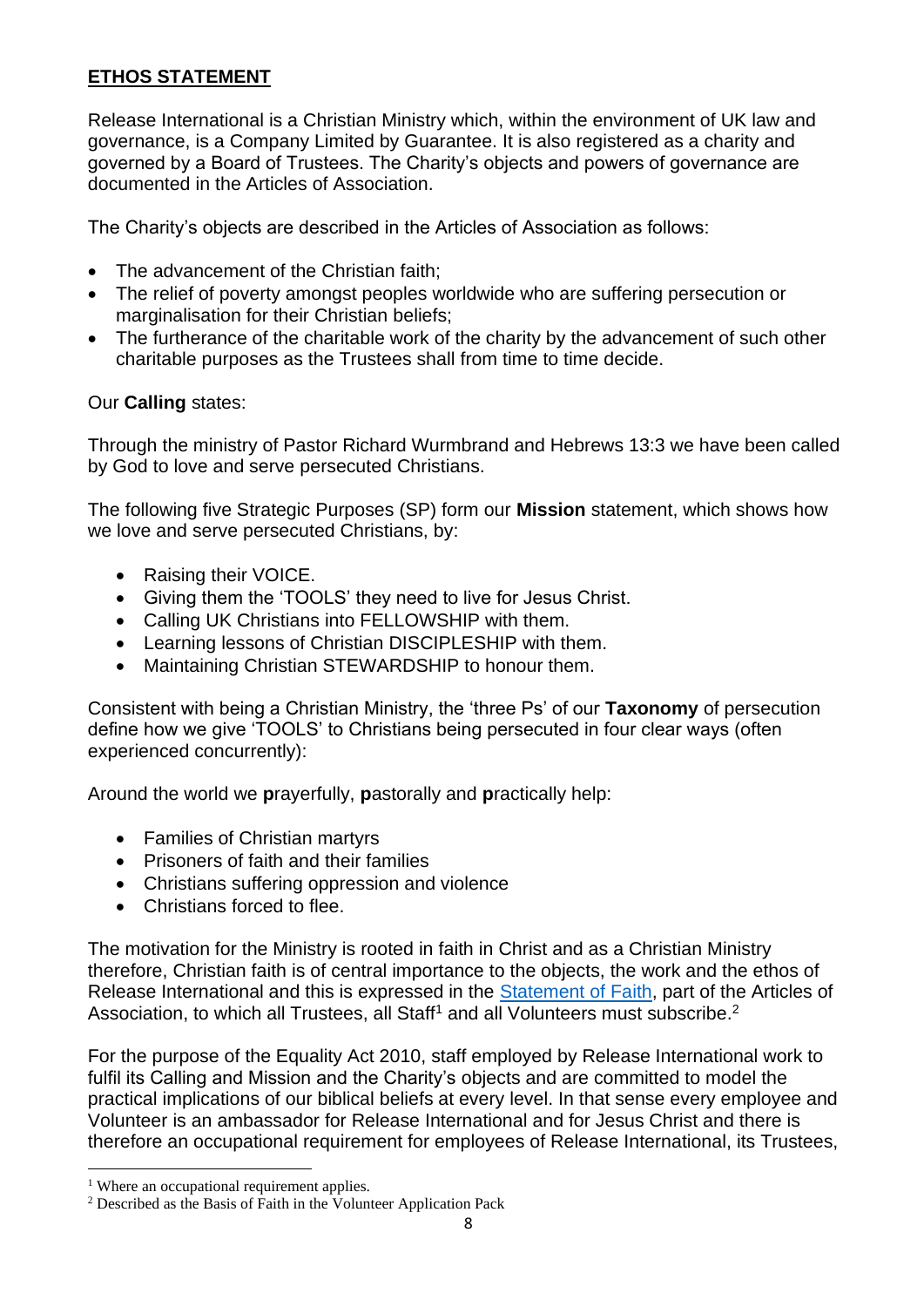Mission partners and Volunteers to be Christians, adhering to the basis of this [Ethos](file://///ri-vm-file/shared/Release%20Policies%20and%20Procedures%20-%20LF/RI%20Ethos%20Statement)  [Statement;](file://///ri-vm-file/shared/Release%20Policies%20and%20Procedures%20-%20LF/RI%20Ethos%20Statement) holding as true the [Statement of Faith](file://///ri-vm-file/shared/Release%20Policies%20and%20Procedures%20-%20LF/RI%20Statement%20of%20Faith) of Release International and living in accordance with it.

Further reason for applying an occupational requirement is the need for the Ministry as a whole, as it pursues its Christian Calling and Mission, to be united in Christian fellowship and endeavour; each member of the Ministry serving God, each other, and all its constituents, in fullness of Christian faith through prayer and by the leading of the Holy Spirit and with experiential ownership of all our Values (see below). This unity and calling to service goes beyond having moral or religious values in common. We recognise and rejoice in our shared experience as Christians (being those who, upon repentance from sin, have experienced as true the grace of new birth, bringing them to that fear and knowledge of God which is expressed in a life of obedience to His word, as a disciple of Christ).

Given the above, Release International is satisfied that it continues to be proportionate to apply that requirement to its current roles, but will keep this under review (including each time this document is reviewed).

The Christian ethos of Release International is expressed in the **Values** that having a personal relationship with Christ engenders:

#### **God's love**

We believe our attitudes and actions must reflect the kindness, mercy, grace and compassion of Jesus in all we do towards all people, but with special concern for oppressed and persecuted Christians (Galatians 6:9-10). We seek only to do good. In expressing our passion for justice and being a voice for the persecuted (Micah 6:8, Proverbs 31:8, 9), we choose to love and respect others, whether Christian or not, whether in fellowship with us or not (Mark 12:31).

The meaning of life is to be found in the immeasurable love of God in Jesus Christ (John 3:16). Its most fundamental characteristic is that it seeks the good of the other. It is contrary to all selfish, self-centred attitudes (1 Corinthians 13). Love is more than an emotion. It involves choosing to love others, including our enemies (Matthew 5:43-44). God's perfect love eradicates fear (1 John 4:18).

#### **God's Word**

We recognise that God's Word (the Bible) is inspired by the Holy Spirit. It is our supreme authority and pattern for living, not only in matters of personal faith<sup>3</sup> and conduct<sup>4</sup> but also in all we do as a ministry as part of the Body of Christ (Psalm 119:160; 2 Tim. 3:16-17; James 1:22-25).

#### **God's Kingdom**

We want to obey the words of Jesus in seeking first the Kingdom of God (Matthew 6:33) such that God's reign is evident in our lives and ministry.

We are receiving an 'unshakeable kingdom' as God's gift and God's initiative (Hebrews 12:28). As co-labourers with God in establishing His kingdom we are passionately focused

<sup>&</sup>lt;sup>3</sup> For example: the order and value of the biblical family model; God's created order for male and female rooted in our innate immutable biological sexual identity (Genesis 2:24; Hebrews 13:4; Matthew 19:4; Ephesians 5:22- 6:4)

<sup>4</sup> For example: the need for celibacy outside marriage or fidelity within marriage (being the union of one woman and one man to the exclusion of all others); lovingly confronting beliefs, behaviours or life-styles which are sinful, and therefore harmful (John 8:1-11)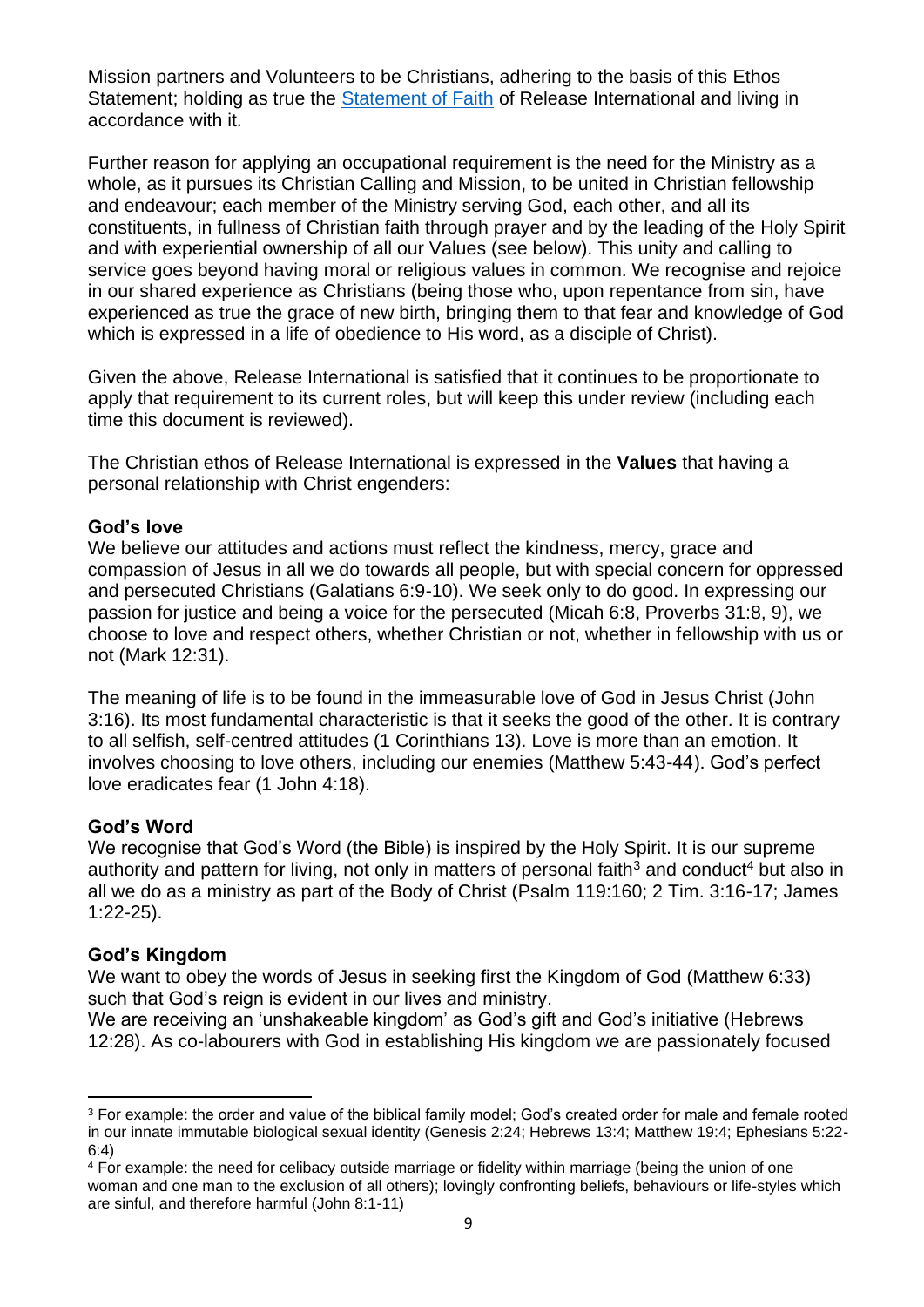on seeing people come to faith in Christ, discipling, equipping and empowering them to be effective witnesses, especially in situations of persecution (Matthew 5:10; 28:19-20).

### **Prayer**

We take prayer seriously, and as a team model this by regularly and purposefully spending time with God. Recognising that the prayers of righteous people have great effect (James 5:16) we try our best to live holy lives, praying as much as possible, giving thanks in all circumstances (1 Thessalonians 5:16-18).

#### **Integrity**

By the grace of God we want our lives and ministry to demonstrate Christian integrity.

We want to be known as people of humility, justice and mercy (Micah 6:8) others can trust because of our consistency of word and deed; truthfulness and honesty (2 Corinthians 4:2, Proverbs 10:9).

Exercising wisdom (Matthew 10:16), we will always seek to speak out on behalf of persecuted Christians with integrity, humility and a servant heart, ensuring their message can be verified and trusted.

#### **Relationships**

In Christian teaching, the Greek word 'koinonia' describes how Christians come together as a family, with believers being regarded as 'brothers and sisters in Christ'. Relationship; partnership; community; unity; sharing; common purpose; mutual effort; being joined together to work as a team; sharing the burden equally: these are all things we value and seek to practise as we exercise our ministry at home and abroad.

#### **Church**

It is important to us to work with and through 'local' church leaders wherever possible, supporting them in their pastoral responsibilities. In doing so we aim to serve and equip believers in the UK and Ireland, and in nations where persecution takes place; developing understanding of, and response to, persecution as they seek to grow together in Christian maturity and discipleship (1 Corinthians 12:26; Colossians 1:28; Ephesians 4:11-16).

In our dealings with individual Christians we will emphasise the significance of their membership of the Body of Christ (1 Corinthians 12:27) to which we also belong as brothers and sisters together, in the one worldwide church.

The values, attitudes, motivations and relationships of staff and the way the Ministry achieves its Calling and Mission is as important as the Ministry itself. Staff are expected to act in good faith and with loyalty to a relational ethos and to biblically Christian standards of behaviour; see [Code of Conduct.](file://///ri-vm-file/shared/Release%20Policies%20and%20Procedures%20-%20LF/RI%20Code%20of%20Conduct) Failure to do so may result in disciplinary action; see [Disciplinary Policy.](file://///ri-vm-file/shared/Release%20Policies%20and%20Procedures%20-%20LF/RI%20Disciplinary%20Policy)

According to the values expressed in this **Ethos Statement** and given the belief set out in the [Statement of Faith](file://///ri-vm-file/shared/Release%20Policies%20and%20Procedures%20-%20LF/RI%20Statement%20of%20Faith) of the Divine Inspiration and Supreme Authority of the Bible as the written word of God, fully trustworthy for faith and conduct, we wish to express solidarity in what we say and what we do with those who desire to lead a godly life in obedience to the scriptural teaching that sexual relations are intended by God only within monogamous heterosexual marriage and to express support for all who adhere to such scriptural teaching, particularly those who are suffering as a result of their faithfulness.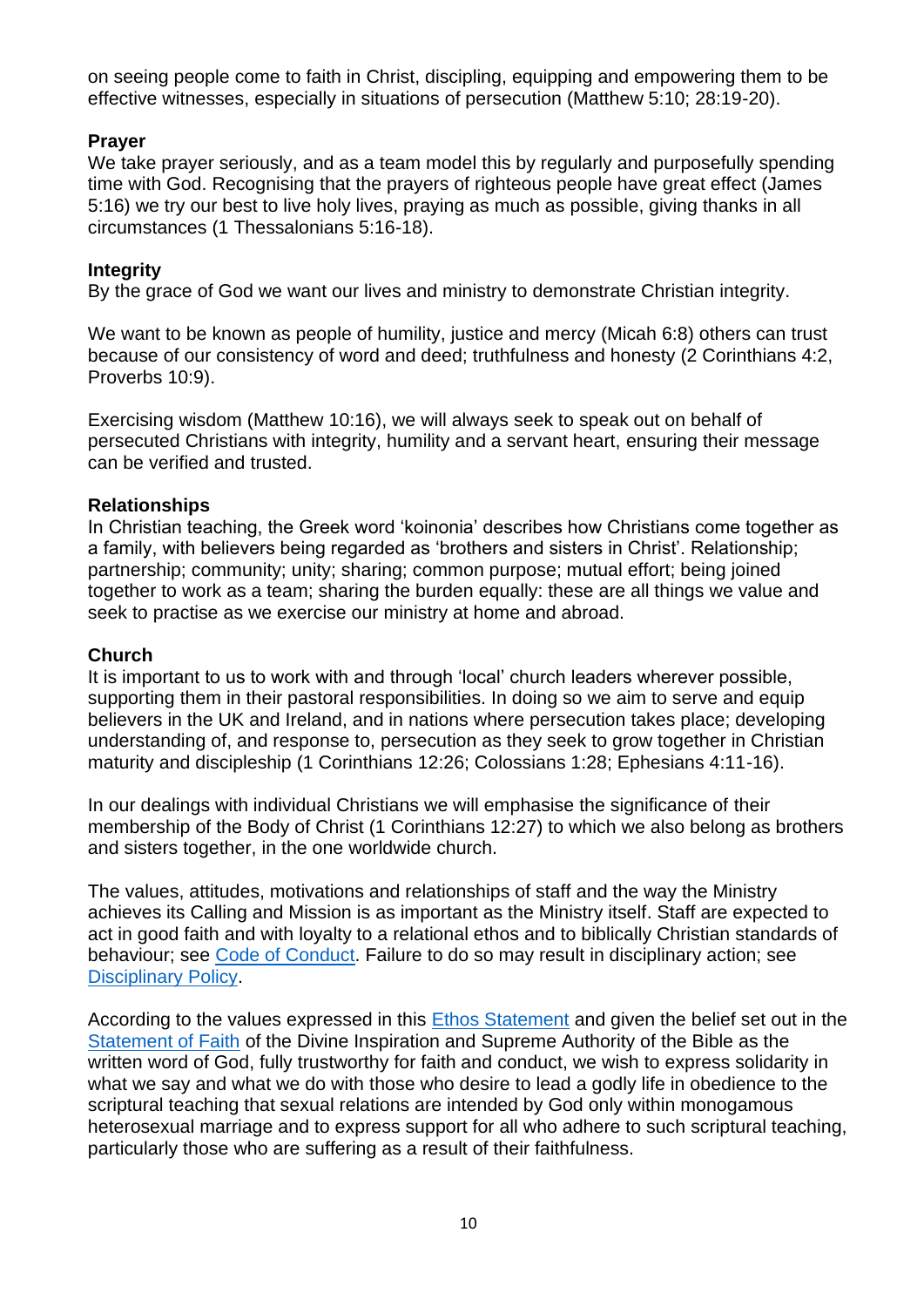Release International will not unlawfully discriminate; see [Equal Opportunities and Diversity](file://///ri-vm-file/shared/Release%20Policies%20and%20Procedures%20-%20LF/RI%20Equal%20Opportunities%20and%20Diversity%20Policy)  [Policy.](file://///ri-vm-file/shared/Release%20Policies%20and%20Procedures%20-%20LF/RI%20Equal%20Opportunities%20and%20Diversity%20Policy)

## **STATEMENT OF FAITH**

We believe in:

The one true God who lives eternally in three persons—the Father, the Son and the Holy Spirit.

The love, grace and sovereignty of God in creating, sustaining, ruling, redeeming and judging the world.

The divine inspiration and supreme authority of the Old and New Testament Scriptures, which are the written Word of God—fully trustworthy for faith and conduct.

The dignity of all people, made male and female in God's image to love, be holy and care for creation, yet corrupted by sin, which incurs divine wrath and judgment.

The incarnation of God's eternal Son, the Lord Jesus Christ—born of the virgin Mary; truly divine and truly human, yet without sin.

The atoning sacrifice of Christ on the cross: dying in our place, paying the price of sin and defeating evil, so reconciling us with God.

The bodily resurrection of Christ, the first fruits of our resurrection; his ascension to the Father, and his reign and mediation as the only Saviour of the world.

The justification of sinners solely by the grace of God through faith in Christ.

The ministry of God the Holy Spirit, who leads us to repentance, unites us with Christ through new birth, empowers our discipleship and enables our witness.

The Church, the body of Christ both local and universal, the priesthood of all believers given life by the Spirit and endowed with the Spirit's gifts to worship God and proclaim the gospel, promoting justice and love.

The personal and visible return of Jesus Christ to fulfil the purposes of God, who will raise all people to judgment, bring eternal life to the redeemed and eternal condemnation to the lost, and establish a new heaven and new earth.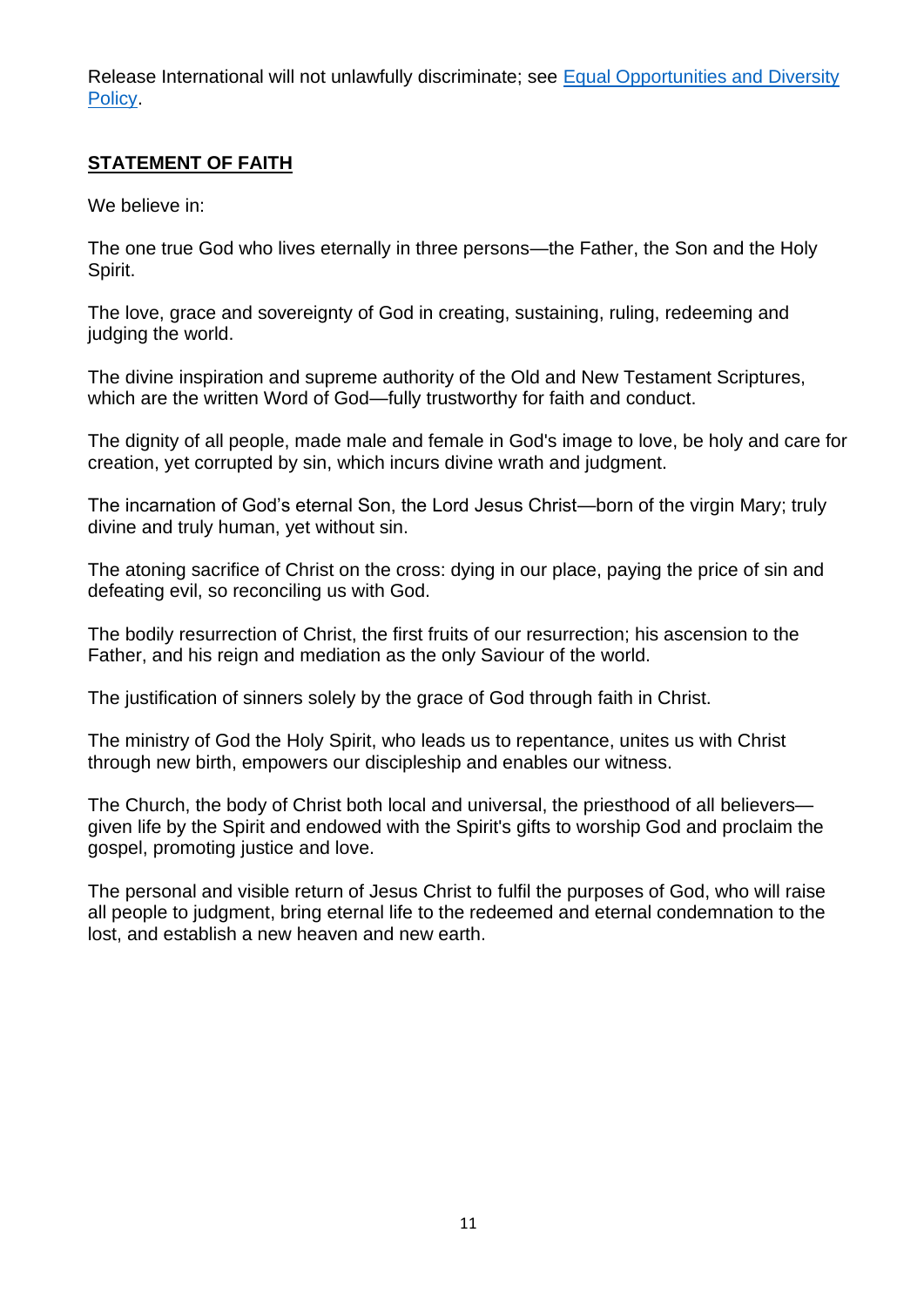### **CODE OF CONDUCT**

### **Introduction**

Release International's [Ethos Statement](file://///ri-vm-file/shared/Release%20Policies%20and%20Procedures%20-%20LF/RI%20Ethos%20Statement) includes the values that are demonstrated in the lives of those in relationship with Christ and notes that the values, attitudes, motivation and relationships of staff and the way the Ministry achieves its Calling and Mission is as important as the Ministry itself. Staff employed by Release International work to fulfil the charity's objects and its Calling and Mission.

This Code of Conduct defines Release International's expectations of behaviour and interactions for all staff whilst on Release International premises or whilst engaged in Release International's work, wherever the location and wherever an observer may reasonably associate them to Release International. Staff are expected to make every reasonable effort and intention to meet the standards of personal conduct and working practice set out in this Code. All staff are expected to act in good faith and with loyalty to a relational ethos and to certain biblical, Christian standards of behaviour, in particular staff whose role has an occupational requirement to be a Christian. Inappropriate conduct outside working hours and/or outside the workplace, may be considered to be in breach of this Code, especially where it brings the Ministry into disrepute.

This Code of Conduct applies in principle to all staff (full-time, part-time and those employed as consultants) and the term staff is used throughout the policy to apply to all of the above. Trustees have their own Code of Conduct. All job applicants are asked to confirm that they will abide by the Code of Conduct, see [Recruitment Policy.](file://///ri-vm-file/shared/Release%20Policies%20and%20Procedures%20-%20LF/RI%20Recruitment%20Policy)

#### **Standards of Conduct**

As a Christian Ministry rooted in shared beliefs and values the following are examples of behaviour that it is expected that all staff will demonstrate:

- Treat one another with grace, respect, courtesy, politeness and forgiveness;
- Honesty and co-operation in all interactions, timekeeping and work practice;
- Respect for authority and for each other as we work together;
- Good stewardship of Release International's finance and resources;
- Willingness to give personal account of a living faith in Jesus Christ within settings and context appropriate to day-to-day responsibilities;
- Regular commitment and participation in the life of a local church.

There are many scriptures which relate to standards of Christian conduct, but some key scriptures to keep in mind are as follows:

'In your relationships with one another, have the same mindset as Jesus Christ.' Philippians 2:5ff

'Therefore, as God's chosen people, holy and dearly loved, clothe yourselves with compassion, kindness, humility, gentleness and patience. Bear with each other and forgive one another if any of you has a grievance against someone. Forgive as the Lord forgave you. And over all these virtues put on love, which binds them all together in perfect unity.' Colossians 3:12-14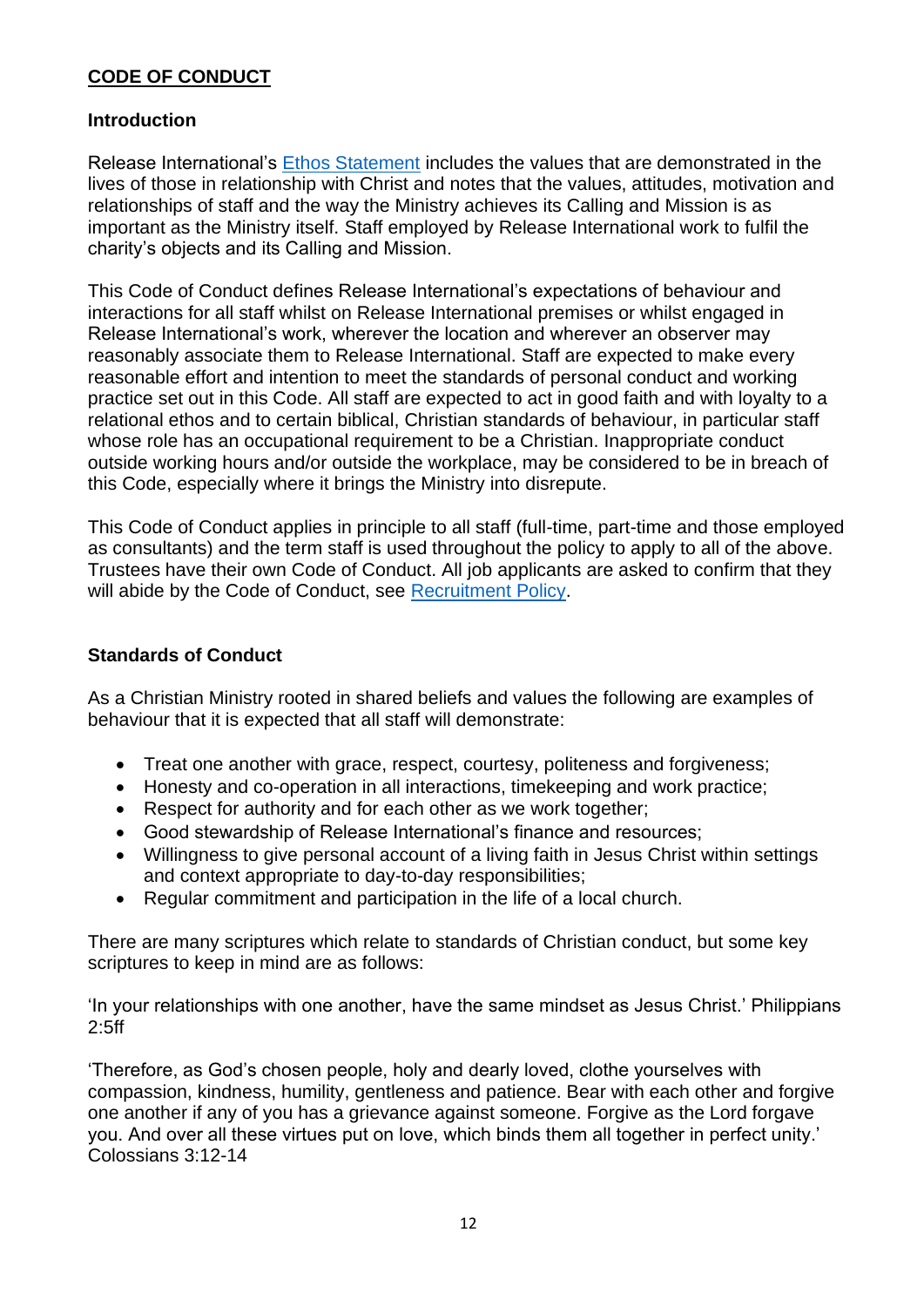'And whatever you do, whether in word or deed, do it all in the name of the Lord Jesus, giving thanks to God the Father through Him.' Colossians 3:17

'Let all that you do be done in love.' 1 Corinthians 16:14

As a Christian Ministry, prayer – both corporate and individual, is central to our work and as such all Christian staff are expected to participate in, and lead, daily devotions either at Release International premises when they are on site, or online if working remotely. In addition, all staff are expected to participate in 'All Staff' meetings and Staff Away Days which are held up to three times a year and which include acts of worship, teaching and prayer.

All staff are expected to uphold Release International's policies and procedures, all of which are referenced in the [Staff Handbook](file://///ri-vm-file/shared/Release%20Policies%20and%20Procedures%20-%20LF/Staff%20Handbook) which provides other important information for staff.

Appendix E of the [Safeguarding Policy](file://///ri-vm-file/shared/Release%20Policies%20and%20Procedures%20-%20LF/RI%20Safeguarding%20Policy) provides a Safe Practice Code of Conduct with specific reference to safeguarding and promoting the welfare of children and vulnerable adults which should be read alongside this Code of Conduct.

Particular care needs to be taken when using any form of media. In media channels, it is possible for people to construe staff as speaking for Release International, whether they mean to or not. Therefore, great care should be taken when contributing personally to Social Media, e.g. Facebook, Twitter, Instagram, LinkedIn etc. A good question for staff to ask themselves when posting to Social Media is, "Will this negatively impact on the Ministry or reputation of Release International in any way? Will it compromise the standards set out in this Code of Conduct?" If there is even the slightest thought that it might – please do not post. If staff are approached to speak on behalf of Release International in other forms of media, and it is not a part of their usual role to do so, they must take advice from the Director of Engagement before doing so.

#### **Breaches of the Code of Conduct**

Whilst this Code of Conduct endeavours to set out standards, we do not want to be legalistic in our approach and our application of these standards. It is important that we remember that all sin and fall short of the glory of God (Romans 3:23). We must be alert to the temptation to be quick to see faults in others and overlook our own, or to focus on a person's past and overlook grace.

In this regard, Release International would be deeply concerned if a staff member's conduct towards another person (in particular one who has repented), shows a heart that is prejudiced, legalistic or unforgiving. Unrepentant conduct of this kind would be contrary to this Code of Conduct and suggest an inability to meet an occupational requirement to be a Christian.

As a Christian Ministry, as expressed in the [Ethos Statement](file://///ri-vm-file/shared/Release%20Policies%20and%20Procedures%20-%20LF/RI%20Ethos%20Statement) and [Statement of Faith,](file://///ri-vm-file/shared/Release%20Policies%20and%20Procedures%20-%20LF/RI%20Statement%20of%20Faith) Release International is committed to act in all circumstances with compassion, grace and pastoral concern and breaches of the Code of Conduct will be dealt with in this way in accordance with the [Disciplinary Policy.](file://///ri-vm-file/shared/Release%20Policies%20and%20Procedures%20-%20LF/RI%20Disciplinary%20Policy)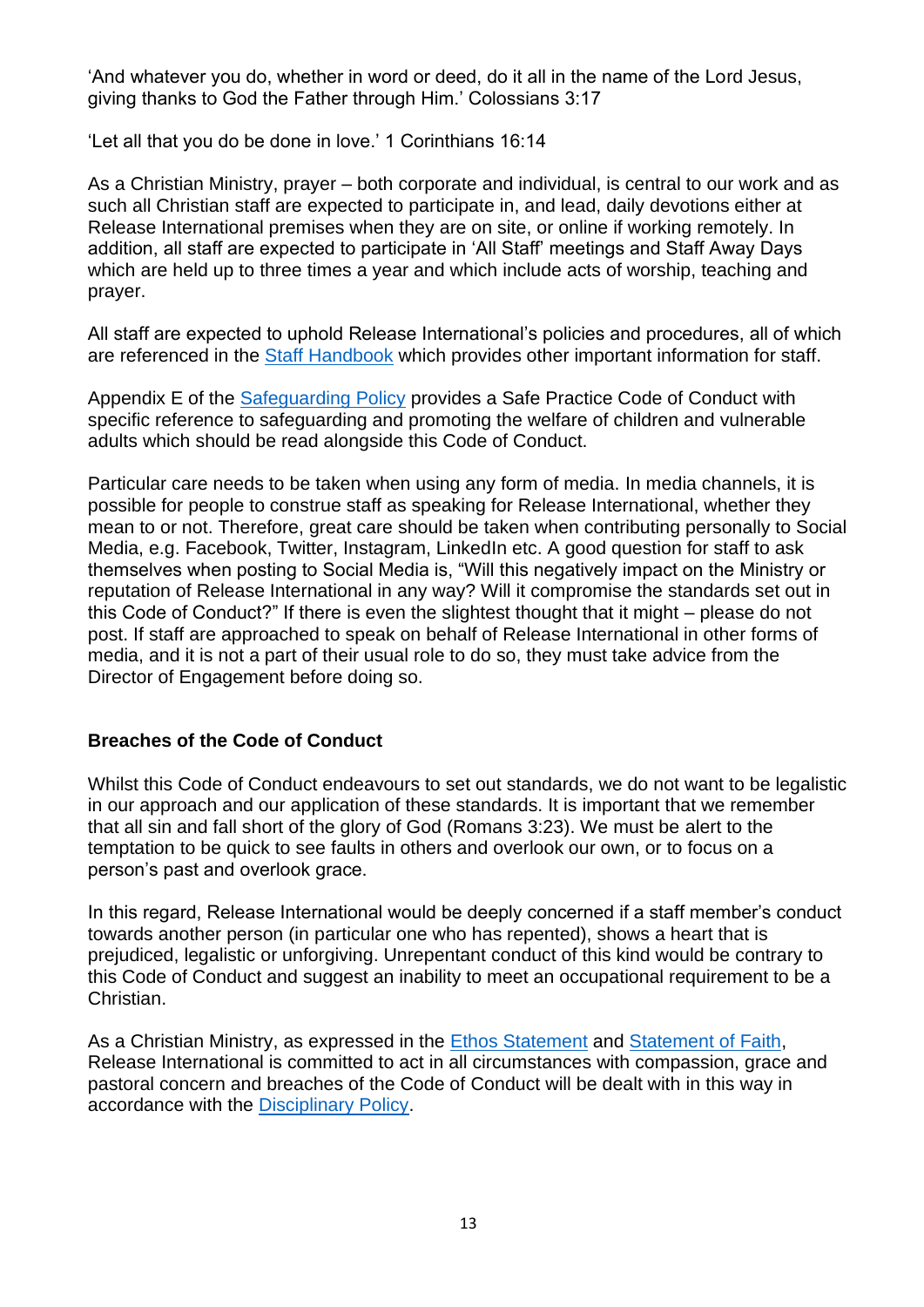### Unsatisfactory conduct

Potential examples of unsatisfactory conduct include, but are not limited to:

- Poor timekeeping or attendance; unauthorised absence;
- Persistent disruptive behaviour;
- Unreasonable repeated failure to attend daily devotions either at Release International premises when they are on site, or online if working remotely;
- Repeated failure to attend 'All Staff' meetings;
- Repeated failure to attend Staff Away Days;
- Deliberately undermining the work of Release International or another staff member, internally or publicly;
- Rudeness to staff, visitors, supporters or anyone connected with Release International's work;
- Insubordination to management;
- Failure to comply within an acceptable time with a reasonable management instruction;
- Sexist language or sexual innuendo;
- Posting or forwarding social media comments deemed to be inappropriate by Release International;
- Remove or attempt to remove any article or articles which are Release International's property, or any individual's property kept on Release International's premises without prior permission of the owner or inventory holder;
- Any other conduct which is likely to endanger the order, harmony, welfare, character or reputation of Release International.

#### Gross misconduct

Examples of potential gross misconduct include, but are not limited to:

- Any action constituting a serious criminal offence;
- Commit or attempt to commit any act which may endanger persons or property or which breaches any safety rule, Release International policy or legislation;
- Offering or accepting a bribe or making a secret profit;
- Dishonesty, including giving false or misleading information during the recruitment process, whether or not material to the decision to offer employment;
- Theft or fraud from Release International, its staff, visitors, supporters or anyone connected with Release International's work;
- Falsification of records or expenses;
- Deliberate and serious damage to the property of Release International, its staff, visitors, supporters or anyone connected with Release International's work;
- Causing loss, damage or injury by serious negligence;
- Misuse, or use for personal gain, of equipment belonging to Release International;
- Reporting to, or being at, work unfit due to the influence of alcohol, solvents, prescriptions or non-prescription drugs or any other illegal substance;
- Deliberate misuse of alcohol, solvents, prescriptions or non-prescription drugs or any other illegal substance;
- Deliberate viewing or circulating of pornographic, offensive or obscene material;
- Use of sex workers / prostitutes;
- Racist or deliberately sexist language, blasphemy or deliberate sexual innuendo, use of commonly accepted swear words, especially where there is repeated use;
- Gross insubordination;